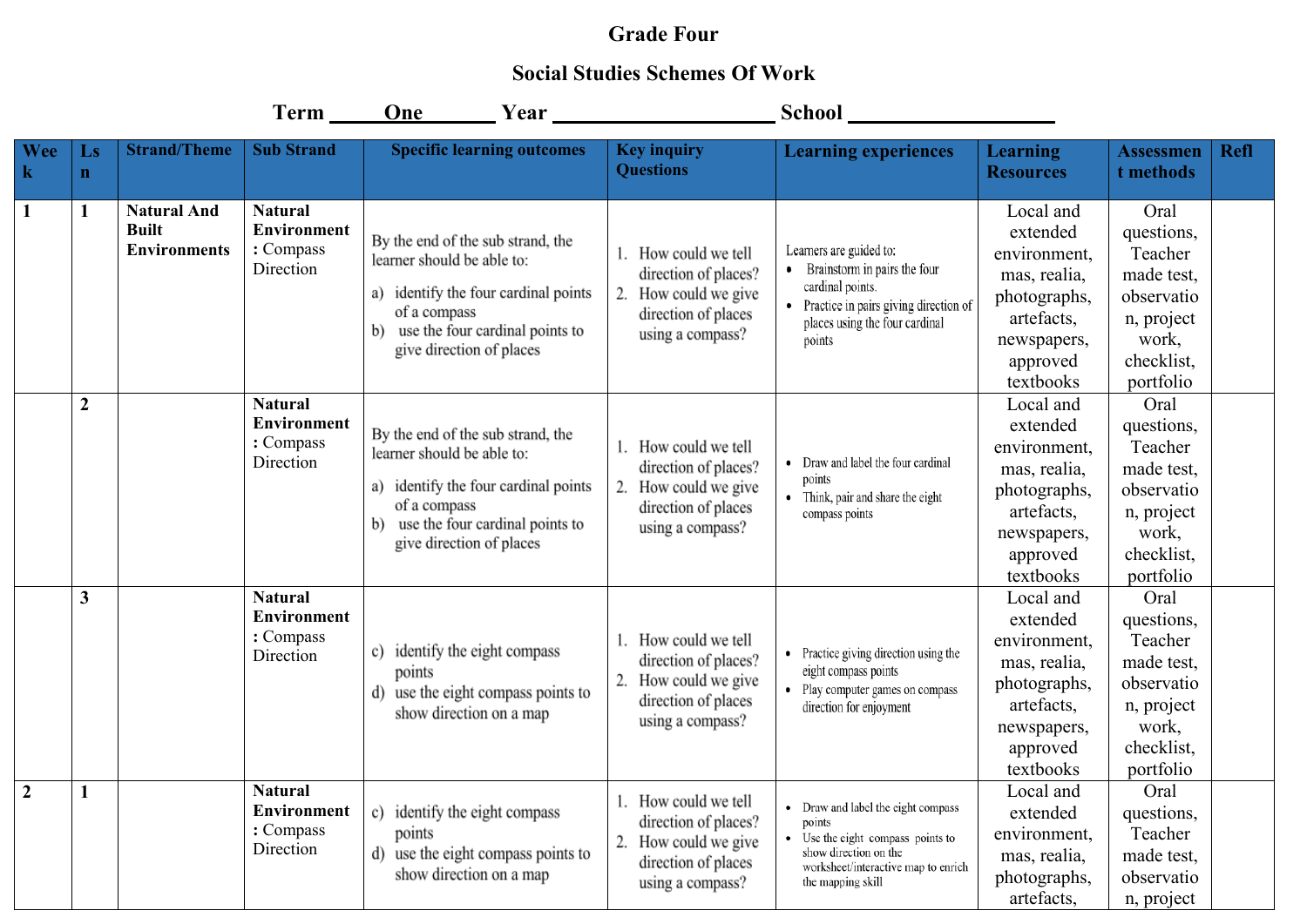|              |                  |                                |                                     |                                                                              |                                                                          | newspapers,                | work,               |  |
|--------------|------------------|--------------------------------|-------------------------------------|------------------------------------------------------------------------------|--------------------------------------------------------------------------|----------------------------|---------------------|--|
|              |                  |                                |                                     |                                                                              |                                                                          | approved                   | checklist,          |  |
|              |                  |                                |                                     |                                                                              |                                                                          | textbooks                  | portfolio           |  |
|              | $\boldsymbol{2}$ | <b>Natural</b>                 |                                     |                                                                              |                                                                          | Local and                  | Oral                |  |
|              |                  | Environment                    |                                     |                                                                              |                                                                          | extended                   | questions,          |  |
|              |                  | : Compass                      |                                     | . How could we tell                                                          | • Draw and label the eight compass                                       | environment,               | Teacher             |  |
|              |                  | Direction                      | appreciate the use of eight<br>e)   | direction of places?                                                         | points                                                                   | mas, realia,               | made test,          |  |
|              |                  |                                | compass rose in everyday life       | How could we give                                                            | Use the eight compass points to<br>show direction on the                 | photographs,               | observatio          |  |
|              |                  |                                |                                     | direction of places<br>using a compass?                                      | worksheet/interactive map to enrich<br>the mapping skill                 | artefacts,                 | n, project          |  |
|              |                  |                                |                                     |                                                                              |                                                                          | newspapers,                | work,               |  |
|              |                  |                                |                                     |                                                                              |                                                                          | approved                   | checklist,          |  |
|              |                  |                                |                                     |                                                                              |                                                                          | textbooks                  | portfolio           |  |
|              | $\mathbf{3}$     | <b>Natural</b>                 |                                     |                                                                              |                                                                          | Local and                  | Oral                |  |
|              |                  | Environment                    |                                     |                                                                              |                                                                          | extended                   | questions,          |  |
|              |                  | : Compass<br>Direction         |                                     | How could we tell                                                            | Draw and label the eight compass                                         | environment,               | Teacher             |  |
|              |                  |                                | appreciate the use of eight<br>e)   | direction of places?                                                         | points<br>• Use the eight compass points to                              | mas, realia,               | made test,          |  |
|              |                  |                                | compass rose in everyday life       | 2.<br>How could we give<br>direction of places                               | show direction on the                                                    | photographs,               | observatio          |  |
|              |                  |                                |                                     | worksheet/interactive map to enrich<br>using a compass?<br>the mapping skill | artefacts,                                                               | n, project                 |                     |  |
|              |                  |                                |                                     |                                                                              |                                                                          | newspapers,                | work,               |  |
|              |                  |                                |                                     |                                                                              |                                                                          | approved                   | checklist,          |  |
|              |                  |                                |                                     |                                                                              |                                                                          | textbooks                  | portfolio           |  |
| $\mathbf{3}$ |                  | <b>Location And</b><br>Size Of |                                     |                                                                              | Learners are guided to:                                                  | Local and                  | Oral                |  |
|              |                  | County                         | By the end of the sub strand, the   |                                                                              |                                                                          | extended                   | questions,          |  |
|              |                  |                                | learner should be able to:          |                                                                              | • Brainstorm in groups and identify                                      | environment,               | Teacher             |  |
|              |                  |                                | identify sub counties in the<br>a)  | Which counties neighbour                                                     | sub-counties in their County.                                            | mas, realia,               | made test,          |  |
|              |                  |                                | county                              | our county?                                                                  | • Use relevant map in print or online<br>to identify the location of the | photographs,<br>artefacts, | observatio          |  |
|              |                  |                                | locate the county in relation to    |                                                                              | County in relation to neighbouring                                       |                            | n, project<br>work, |  |
|              |                  |                                | neighbouring counties               |                                                                              | counties                                                                 | newspapers,<br>approved    | checklist,          |  |
|              |                  |                                |                                     |                                                                              |                                                                          | textbooks                  | portfolio           |  |
|              | $\boldsymbol{2}$ | <b>Location And</b>            |                                     |                                                                              |                                                                          | Local and                  | Oral                |  |
|              |                  | Size Of                        |                                     |                                                                              |                                                                          | extended                   | questions,          |  |
|              |                  | County                         | By the end of the sub strand, the   |                                                                              | Learners are guided to:                                                  | environment,               | Teacher             |  |
|              |                  |                                | learner should be able to:          |                                                                              | • Brainstorm in groups and identify                                      | mas, realia,               | made test,          |  |
|              |                  |                                | identify sub counties in the<br>a)  | Which counties neighbour                                                     | sub-counties in their County.<br>• Use relevant map in print or online   | photographs,               | observatio          |  |
|              |                  |                                | county                              | our county?                                                                  | to identify the location of the                                          | artefacts,                 | n, project          |  |
|              |                  |                                | b) locate the county in relation to |                                                                              | County in relation to neighbouring<br>counties                           | newspapers,                | work,               |  |
|              |                  |                                | neighbouring counties               |                                                                              |                                                                          | approved                   | checklist,          |  |
|              |                  |                                |                                     |                                                                              |                                                                          | textbooks                  | portfolio           |  |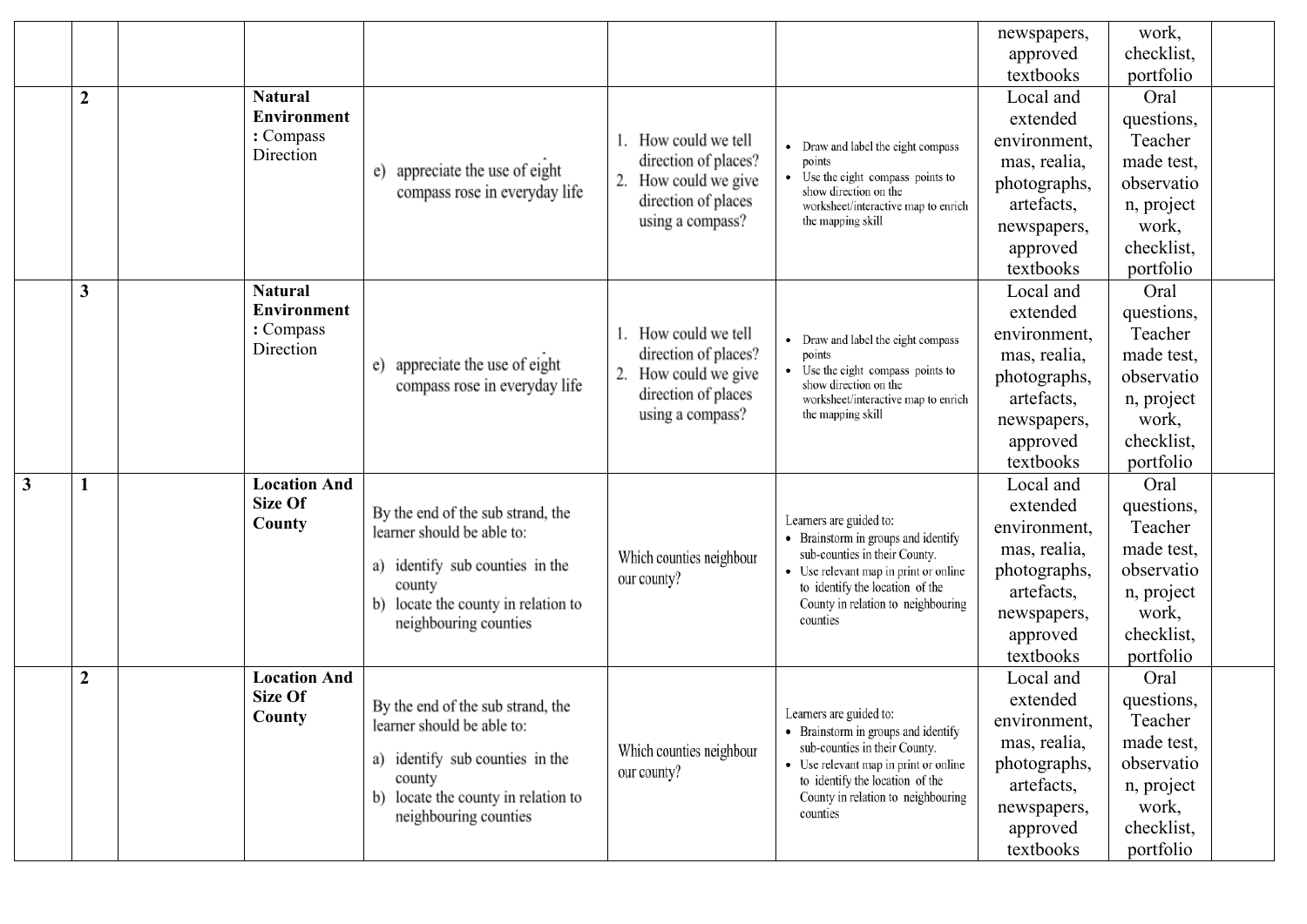|                | 3                       |  | <b>Location And</b>                   |                                       |                                              |                                                                        | Local and    | Oral       |  |
|----------------|-------------------------|--|---------------------------------------|---------------------------------------|----------------------------------------------|------------------------------------------------------------------------|--------------|------------|--|
|                |                         |  | Size Of                               |                                       |                                              | Learners are guided to:                                                | extended     | questions, |  |
|                |                         |  | County                                |                                       |                                              | • Brainstorm in groups and identify                                    | environment, | Teacher    |  |
|                |                         |  |                                       | estimate the size of the county<br>c) | Which counties neighbour                     | sub-counties in their County.<br>• Use relevant map in print or online | mas, realia, | made test, |  |
|                |                         |  |                                       | in relation to neighbouring           | our county?                                  | to identify the location of the                                        | photographs, | observatio |  |
|                |                         |  |                                       | counties                              |                                              | County in relation to neighbouring<br>counties                         | artefacts,   | n, project |  |
|                |                         |  |                                       |                                       |                                              |                                                                        | newspapers,  | work,      |  |
|                |                         |  |                                       |                                       |                                              |                                                                        | approved     | checklist, |  |
|                |                         |  |                                       |                                       |                                              |                                                                        | textbooks    | portfolio  |  |
| $\overline{4}$ | 1                       |  | <b>Location And</b>                   |                                       |                                              |                                                                        | Local and    | Oral       |  |
|                |                         |  | Size Of                               |                                       |                                              |                                                                        | extended     | questions, |  |
|                |                         |  | County                                |                                       |                                              |                                                                        | environment, | Teacher    |  |
|                |                         |  | appreciate location and size of<br>d) | Which counties neighbour              | • Trace out, colour and display the          | mas, realia,                                                           | made test,   |            |  |
|                |                         |  |                                       | the county in relation to             | our county?                                  | map of the County in class.                                            | photographs, | observatio |  |
|                |                         |  |                                       | neighbouring counties                 |                                              |                                                                        | artefacts,   | n, project |  |
|                |                         |  |                                       |                                       |                                              |                                                                        | newspapers,  | work,      |  |
|                |                         |  |                                       |                                       |                                              |                                                                        | approved     | checklist, |  |
|                |                         |  |                                       |                                       |                                              |                                                                        | textbooks    | portfolio  |  |
|                | $\boldsymbol{2}$        |  | <b>Location And</b>                   |                                       |                                              |                                                                        | Local and    | Oral       |  |
|                |                         |  | Size Of                               |                                       |                                              |                                                                        | extended     | questions, |  |
|                |                         |  | County                                |                                       |                                              |                                                                        | environment, | Teacher    |  |
|                |                         |  |                                       | d) appreciate location and size of    | Which counties neighbour                     | • Play a game on location of the                                       | mas, realia, | made test, |  |
|                |                         |  |                                       | the county in relation to             | our county?                                  | county in relation to the<br>neighbouring counties.                    | photographs, | observatio |  |
|                |                         |  |                                       | neighbouring counties                 |                                              |                                                                        | artefacts,   | n, project |  |
|                |                         |  |                                       |                                       |                                              |                                                                        | newspapers,  | work,      |  |
|                |                         |  |                                       |                                       |                                              |                                                                        | approved     | checklist, |  |
|                |                         |  |                                       |                                       |                                              |                                                                        | textbooks    | portfolio  |  |
|                | $\overline{\mathbf{3}}$ |  | Physical<br><b>Features In</b>        |                                       |                                              |                                                                        | Local and    | Oral       |  |
|                |                         |  | <b>The County</b>                     |                                       |                                              | Learners are guided to:                                                | extended     | questions, |  |
|                |                         |  |                                       |                                       | What are the main<br>physical features found | • Explore the school neighbourhood<br>to identify and record(drawing,  | environment, | Teacher    |  |
|                |                         |  |                                       |                                       | in our County?                               | taking photographs) the main                                           | mas, realia, | made test, |  |
|                |                         |  |                                       |                                       | How important are the<br>2.                  | physical features in the                                               | photographs, | observatio |  |
|                |                         |  |                                       |                                       | physical features in ou                      | county(Vegetation, mountains,                                          | artefacts,   | n, project |  |
|                |                         |  |                                       |                                       | County?                                      | hills, rivers, lakes, oceans, valleys                                  | newspapers,  | work,      |  |
|                |                         |  |                                       |                                       |                                              | and plains)                                                            | approved     | checklist, |  |
|                |                         |  |                                       |                                       |                                              |                                                                        | textbooks    | portfolio  |  |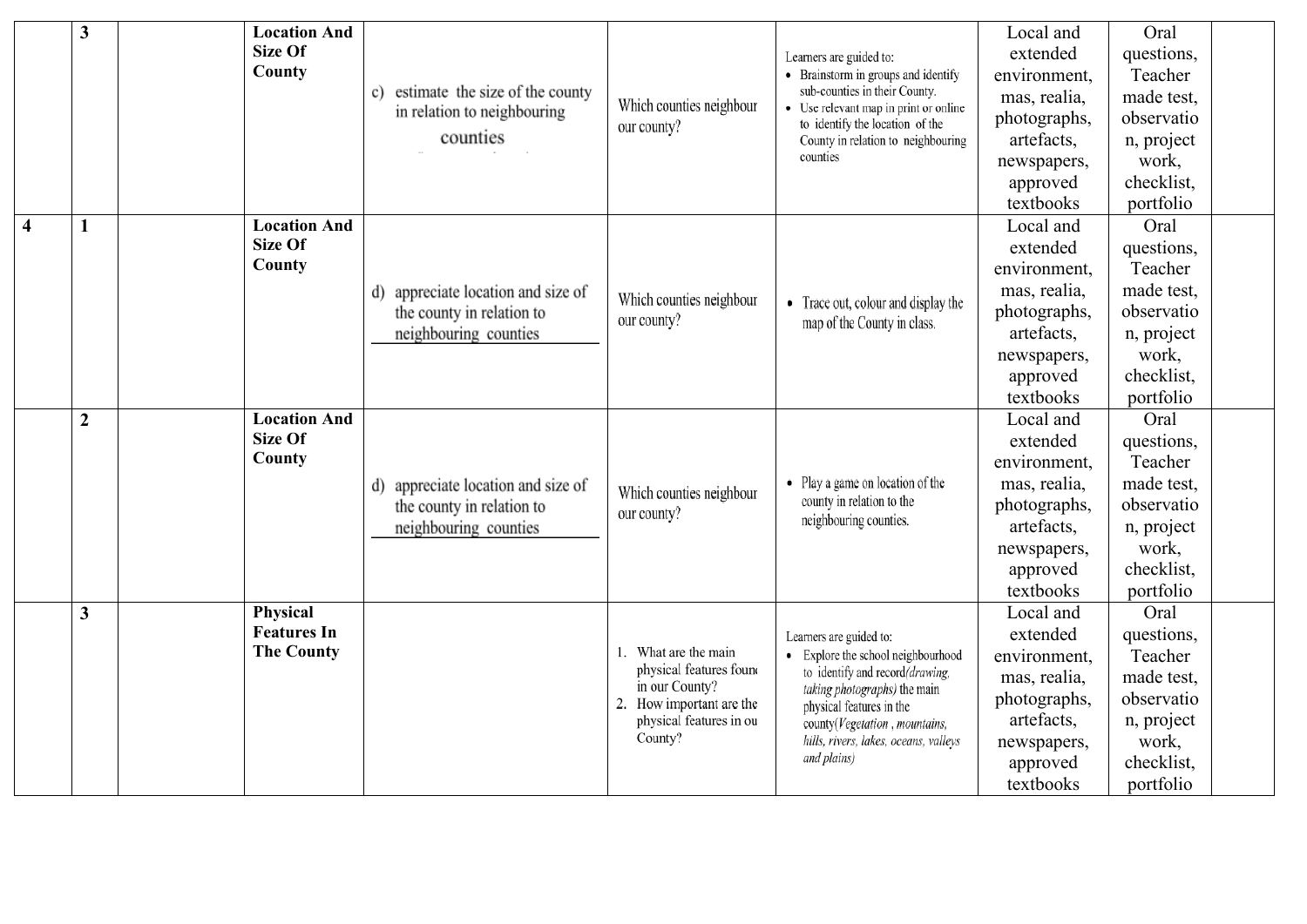| 5 |              | <b>Physical</b><br><b>Features In</b><br><b>The County</b> | By the end of the sub strand, the<br>learner should be able to:<br>identify the main physical<br>a)                                                                                                                                                                                                       | What are the main<br>physical features found<br>in our County?<br>How important are the<br>2.<br>physical features in ou<br>County? | Learners are guided to:<br>Explore the school neighbourhood<br>to identify and record(drawing,<br>taking photographs) the main<br>physical features in the<br>county(Vegetation, mountains,<br>hills, rivers, lakes, oceans, valleys<br>and plains) | Local and<br>extended<br>environment,<br>mas, realia,<br>photographs,<br>artefacts,<br>newspapers,<br>approved<br>textbooks | Oral<br>questions,<br>Teacher<br>made test,<br>observatio<br>n, project<br>work,<br>checklist,<br>portfolio |  |
|---|--------------|------------------------------------------------------------|-----------------------------------------------------------------------------------------------------------------------------------------------------------------------------------------------------------------------------------------------------------------------------------------------------------|-------------------------------------------------------------------------------------------------------------------------------------|-----------------------------------------------------------------------------------------------------------------------------------------------------------------------------------------------------------------------------------------------------|-----------------------------------------------------------------------------------------------------------------------------|-------------------------------------------------------------------------------------------------------------|--|
|   | $\mathbf{2}$ | Physical<br><b>Features In</b><br><b>The County</b>        | features in the County<br>examine the importance of the<br>b)<br>main physical features in the<br>County<br>adopt responsible behaviour to<br>C)<br>conserve the physical features                                                                                                                        | What are the main<br>physical features found<br>in our County?<br>2.<br>How important are the<br>physical features in ou<br>County? | Learners are guided to:<br>Explore the school neighbourhood<br>to identify and record(drawing,<br>taking photographs) the main<br>physical features in the<br>county(Vegetation, mountains,<br>hills, rivers, lakes, oceans, valleys<br>and plains) | Local and<br>extended<br>environment,<br>mas, realia,<br>photographs,<br>artefacts,<br>newspapers,<br>approved<br>textbooks | Oral<br>questions,<br>Teacher<br>made test,<br>observatio<br>n, project<br>work,<br>checklist,<br>portfolio |  |
|   | 3            | Physical<br><b>Features In</b><br><b>The County</b>        | By the end of the sub strand, the<br>2.<br>learner should be able to:<br>identify the main physical<br>a)<br>features in the County<br>examine the importance of the<br>$\mathbf{b}$<br>main physical features in the<br>County<br>adopt responsible behaviour to<br>conserve the physical features<br>2. | What are the main<br>physical features found<br>in our County?<br>How important are the<br>physical features in ou<br>County?       | Discuss in groups the importance of<br>the main physical features in the<br>county and share the discussion<br>points in class<br>Model some of the main physical<br>٠<br>features in the county                                                    | Local and<br>extended<br>environment,<br>mas, realia,<br>photographs,<br>artefacts,<br>newspapers,<br>approved<br>textbooks | Oral<br>questions,<br>Teacher<br>made test,<br>observatio<br>n, project<br>work,<br>checklist,<br>portfolio |  |
| 6 |              | Physical<br><b>Features In</b><br><b>The County</b>        |                                                                                                                                                                                                                                                                                                           | What are the main<br>physical features found<br>in our County?<br>How important are the<br>physical features in ou<br>County?       | Display pictures or models of the<br>٠<br>main physical features in the<br>county in class<br>Find out from parents or guardians<br>how to conserve the main physical<br>features in the county and report.                                         | Local and<br>extended<br>environment,<br>mas, realia,<br>photographs,<br>artefacts,<br>newspapers,<br>approved<br>textbooks | Oral<br>questions,<br>Teacher<br>made test,<br>observatio<br>n, project<br>work,<br>checklist,<br>portfolio |  |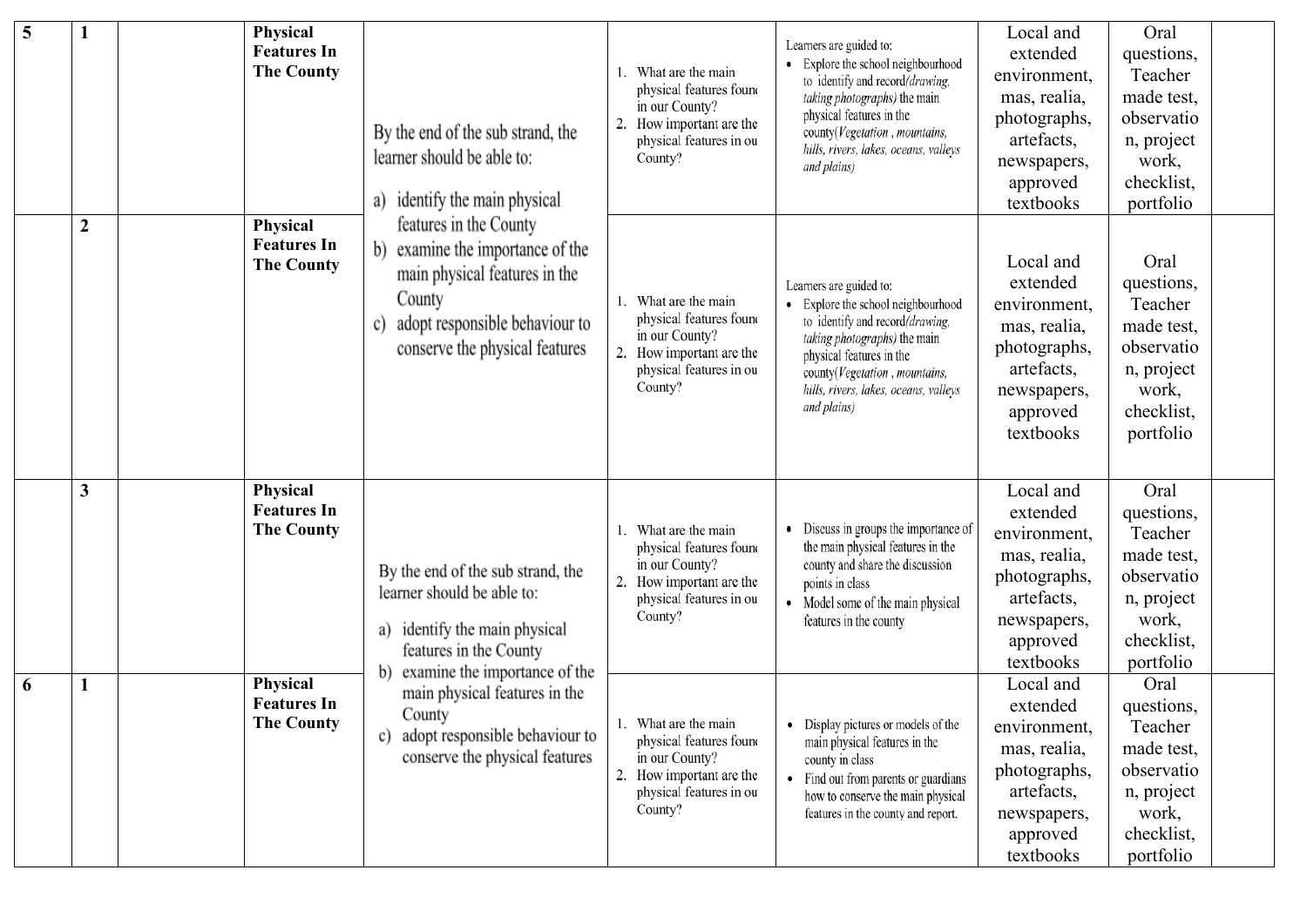|                | $\overline{2}$ | <b>Seasons In</b> |                                                                  |                                              |                                                                        | Local and    | Oral       |  |
|----------------|----------------|-------------------|------------------------------------------------------------------|----------------------------------------------|------------------------------------------------------------------------|--------------|------------|--|
|                |                | <b>The County</b> |                                                                  | Which seasons are<br>1.                      | Learners are guided to:                                                | extended     | questions, |  |
|                |                |                   |                                                                  | experienced in our                           | • Use appropriate media and                                            | environment, | Teacher    |  |
|                |                |                   |                                                                  | County?                                      | brainstorm in groups about seasons                                     | mas, realia, | made test, |  |
|                |                |                   |                                                                  | 2. How do different                          | experienced in the County. (Hot                                        | photographs, | observatio |  |
|                |                |                   |                                                                  | seasons influence<br>human activities in our | ,cold, dry and rainy season)<br>Sing songs about seasons<br>٠          | artefacts,   | n, project |  |
|                |                |                   |                                                                  | county?                                      | experienced in the County                                              | newspapers,  | work,      |  |
|                |                |                   |                                                                  |                                              |                                                                        | approved     | checklist, |  |
|                |                |                   | By the end of the sub strand, the                                |                                              |                                                                        | textbooks    | portfolio  |  |
|                | $\overline{3}$ | <b>Seasons In</b> | learner should be able to:                                       |                                              |                                                                        | Local and    | Oral       |  |
|                |                | <b>The County</b> |                                                                  | Which seasons are<br>1.                      | Learners are guided to:                                                | extended     | questions, |  |
|                |                |                   | a) recognize seasons experienced                                 | experienced in our                           | • Use appropriate media and                                            | environment, | Teacher    |  |
|                |                | in the county     | County?                                                          | brainstorm in groups about seasons           | mas, realia,                                                           | made test,   |            |  |
|                |                |                   | b) explain how seasons influence                                 | 2.<br>How do different                       | experienced in the County. (Hot                                        | photographs, | observatio |  |
|                |                |                   | human activities in the county                                   | seasons influence<br>human activities in our | , cold, dry and rainy season)<br>Sing songs about seasons<br>$\bullet$ | artefacts,   | n, project |  |
|                |                |                   | c) appreciate the different seasons<br>experienced in the county | county?                                      | experienced in the County                                              | newspapers,  | work,      |  |
|                |                |                   |                                                                  |                                              |                                                                        | approved     | checklist, |  |
|                |                |                   |                                                                  |                                              |                                                                        | textbooks    | portfolio  |  |
| $\overline{7}$ | $\mathbf{1}$   | <b>Seasons In</b> |                                                                  |                                              |                                                                        | Local and    | Oral       |  |
|                |                | <b>The County</b> |                                                                  | Which seasons are                            | Learners are guided to:                                                | extended     | questions, |  |
|                |                |                   |                                                                  | experienced in our                           | • Use appropriate media and                                            | environment, | Teacher    |  |
|                |                |                   |                                                                  | County?                                      | brainstorm in groups about seasons                                     | mas, realia, | made test, |  |
|                |                |                   |                                                                  | How do different<br>2.                       | experienced in the County.(Hot                                         | photographs, | observatio |  |
|                |                |                   |                                                                  | seasons influence<br>human activities in our | , cold, dry and rainy season)<br>Sing songs about seasons              | artefacts,   | n, project |  |
|                |                |                   |                                                                  | county?                                      | experienced in the County                                              | newspapers,  | work,      |  |
|                |                |                   |                                                                  |                                              |                                                                        | approved     | checklist, |  |
|                |                |                   |                                                                  |                                              |                                                                        | textbooks    | portfolio  |  |
|                | $\overline{2}$ | <b>Seasons In</b> |                                                                  |                                              |                                                                        | Local and    | Oral       |  |
|                |                | <b>The County</b> |                                                                  | Which seasons are<br>1.                      |                                                                        | extended     | questions, |  |
|                |                |                   |                                                                  | experienced in our                           | Observe and record human                                               | environment, | Teacher    |  |
|                |                |                   |                                                                  | County?                                      | activities associated with the                                         | mas, realia, | made test, |  |
|                |                |                   |                                                                  | 2. How do different                          | present season.                                                        | photographs, | observatio |  |
|                |                |                   |                                                                  | seasons influence<br>human activities in our | Share information on seasons in                                        | artefacts,   | n, project |  |
|                |                |                   | county?                                                          | class.                                       | newspapers,                                                            | work,        |            |  |
|                |                |                   |                                                                  |                                              |                                                                        | approved     | checklist, |  |
|                |                |                   |                                                                  |                                              |                                                                        | textbooks    | portfolio  |  |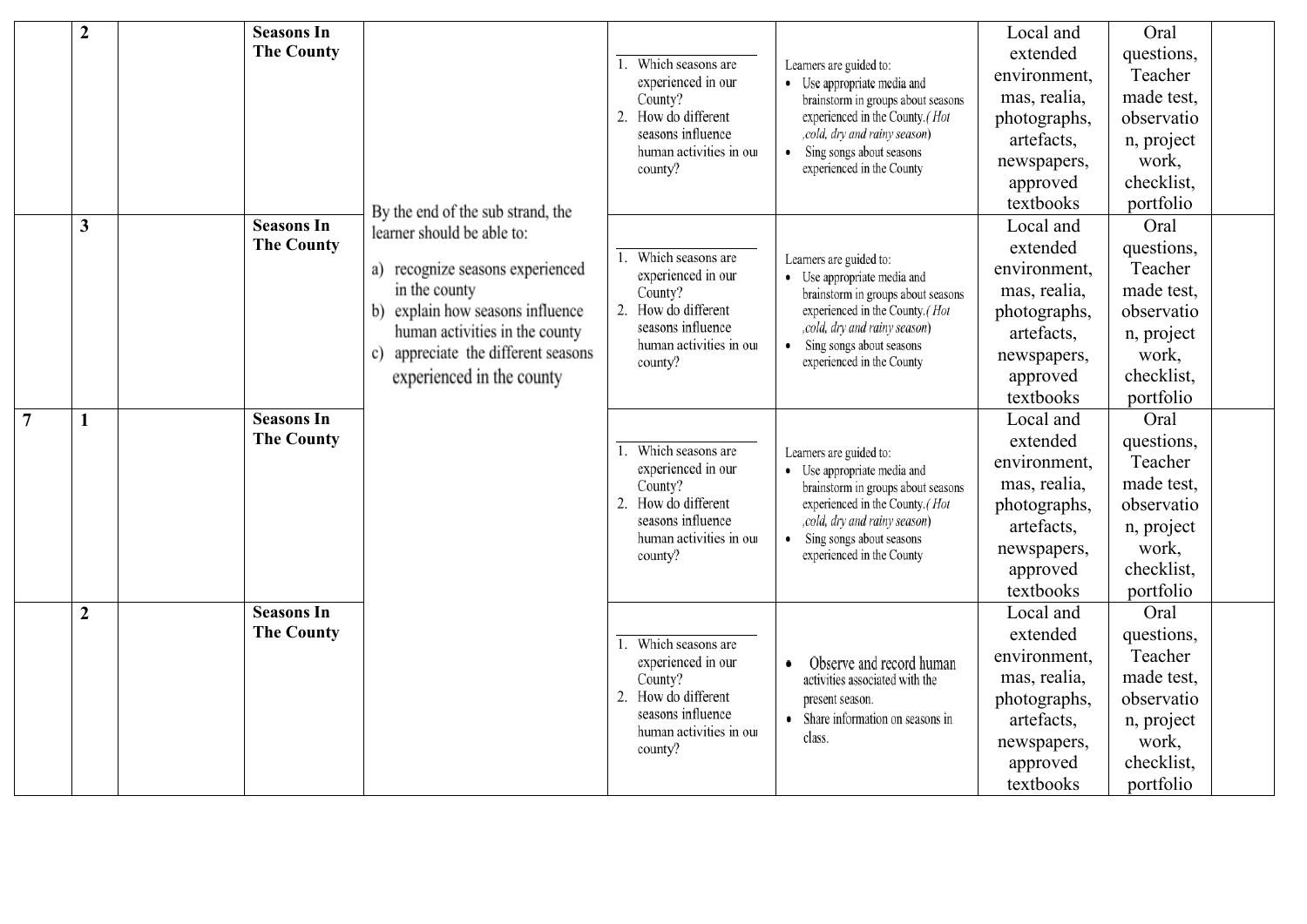|   | $\mathbf{3}$            | <b>Built</b><br>Built | <b>Environment</b><br>s: Historic<br>Environments<br>In The County | By the end of the sub strand, the<br>learner should be able to:<br>a) identify the main historic built<br>environments in the County                                              | 1. Which are the main<br>historic built<br>environments in our<br>County?<br>2.<br>How could we care for<br>the main historic built<br>environments in our<br>County? | Learners are guided to:<br>• Think, pair and share the main<br>historic built environments in the<br>County (Museums, monuments,<br>Cultural centres)<br>Use appropriate media to identify<br>historic built environments in the<br>county | Local and<br>extended<br>environment,<br>mas, realia,<br>photographs,<br>artefacts,<br>newspapers,<br>approved<br>textbooks | Oral<br>questions,<br>Teacher<br>made test,<br>observatio<br>n, project<br>work,<br>checklist,<br>portfolio |
|---|-------------------------|-----------------------|--------------------------------------------------------------------|-----------------------------------------------------------------------------------------------------------------------------------------------------------------------------------|-----------------------------------------------------------------------------------------------------------------------------------------------------------------------|--------------------------------------------------------------------------------------------------------------------------------------------------------------------------------------------------------------------------------------------|-----------------------------------------------------------------------------------------------------------------------------|-------------------------------------------------------------------------------------------------------------|
| 8 | 1                       | <b>Built</b><br>Built | <b>Environment</b><br>s: Historic<br>Environments<br>In The County | state the importance of the main<br>historic built environments in<br>the County<br>state ways of caring for historic<br>c)<br>built environments in the<br>County                | Which are the main<br>historic built<br>environments in our<br>County?<br>2.<br>How could we care for<br>the main historic built<br>environments in our<br>County?    | Visit some of the historic built<br>environments and record/take<br>photographs, audio tape<br>conversations on the environments<br>or take notes)<br>• Create a picture booklet on the<br>historic built environments                     | Local and<br>extended<br>environment,<br>mas, realia,<br>photographs,<br>artefacts,<br>newspapers,<br>approved<br>textbooks | Oral<br>questions,<br>Teacher<br>made test,<br>observatio<br>n, project<br>work,<br>checklist,<br>portfolio |
|   | $\overline{2}$          | <b>Built</b><br>Built | <b>Environment</b><br>s: Historic<br>Environments<br>In The County | b) state the importance of the main<br>historic built environments in<br>the County<br>state ways of caring for historic<br>$\mathbf{c}$ )<br>built environments in the<br>County | Which are the main<br>historic built<br>environments in our<br>County?<br>How could we care for<br>2.<br>the main historic built<br>environments in our<br>County?    | Discuss with parents or guardians<br>on the historic built environments<br>in the county.<br>Participate in caring for historic<br>built environments within the<br>locality as service learning.                                          | Local and<br>extended<br>environment,<br>mas, realia,<br>photographs,<br>artefacts,<br>newspapers,<br>approved<br>textbooks | Oral<br>questions,<br>Teacher<br>made test,<br>observatio<br>n, project<br>work,<br>checklist,<br>portfolio |
|   | $\overline{\mathbf{3}}$ | <b>Built</b><br>Built | <b>Environment</b><br>s: Historic<br>Environments<br>In The County | d) Participate in caring for the<br>historic built environments in<br>the county.                                                                                                 | Which are the main<br>historic built<br>environments in our<br>County?<br>2.<br>How could we care for<br>the main historic built<br>environments in our<br>County?    | • Discuss with parents or guardians<br>on the historic built environments<br>in the county.<br>Participate in caring for historic<br>built environments within the<br>locality as service learning.                                        | Local and<br>extended<br>environment,<br>mas, realia,<br>photographs,<br>artefacts,<br>newspapers,<br>approved<br>textbooks | Oral<br>questions,<br>Teacher<br>made test,<br>observatio<br>n, project<br>work,<br>checklist,<br>portfolio |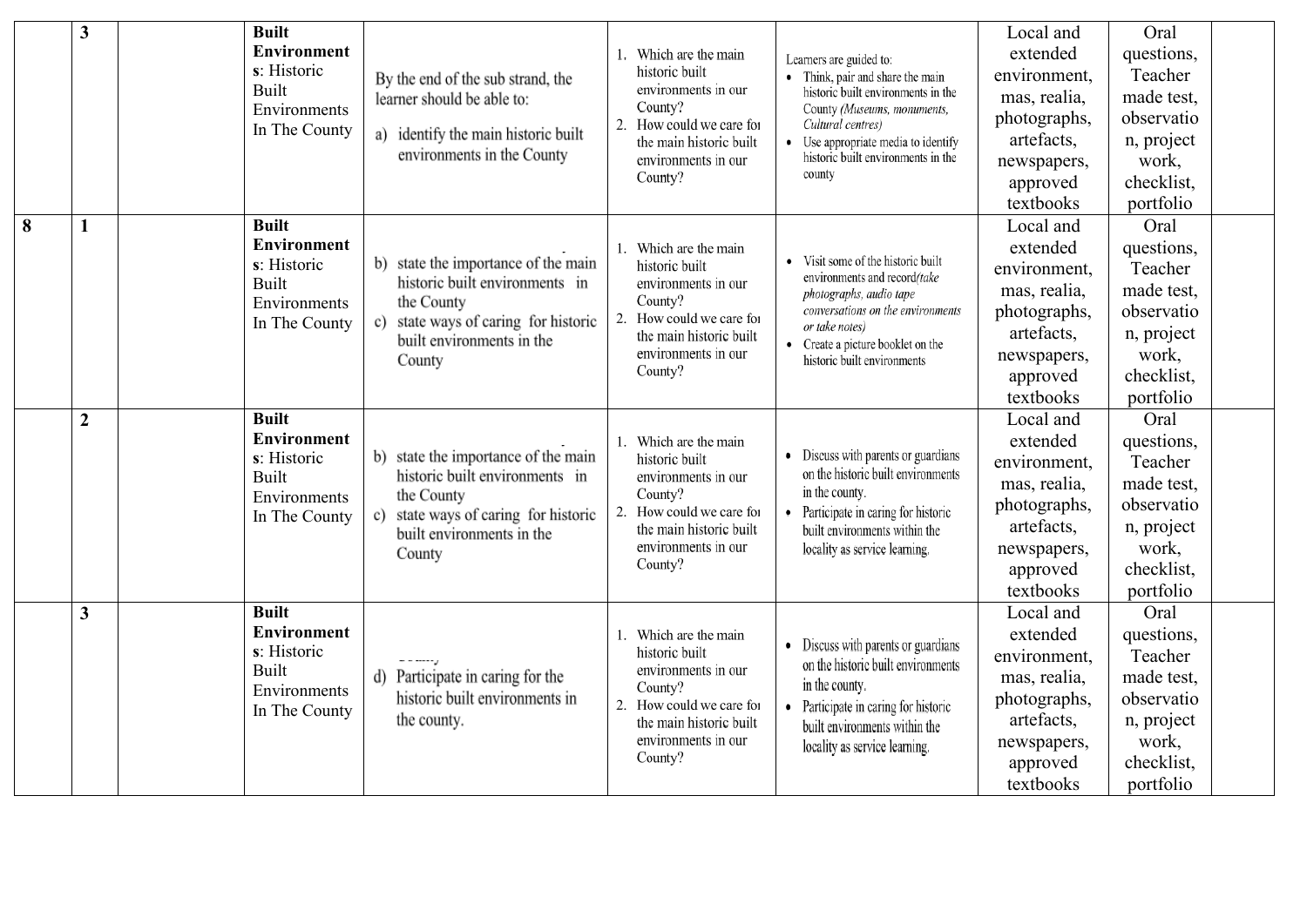| 9         |                  |                                 | <b>Built</b><br><b>Environment</b><br>s: Historic<br>Built<br>Environments<br>In The County | - - -----<br>Participate in caring for the<br>d)<br>historic built environments in<br>the county.                                                                                                                                                             | Which are the main<br>historic built<br>environments in our<br>County?<br>How could we care for<br>2.<br>the main historic built<br>environments in our<br>County? | Develop a communication message<br>on the importance of caring for<br>historic built environments.                                                                                               | Local and<br>extended<br>environment,<br>mas, realia,<br>photographs,<br>artefacts,<br>newspapers,<br>approved<br>textbooks | Oral<br>questions,<br>Teacher<br>made test,<br>observatio<br>n, project<br>work,<br>checklist,<br>portfolio |  |
|-----------|------------------|---------------------------------|---------------------------------------------------------------------------------------------|---------------------------------------------------------------------------------------------------------------------------------------------------------------------------------------------------------------------------------------------------------------|--------------------------------------------------------------------------------------------------------------------------------------------------------------------|--------------------------------------------------------------------------------------------------------------------------------------------------------------------------------------------------|-----------------------------------------------------------------------------------------------------------------------------|-------------------------------------------------------------------------------------------------------------|--|
|           | $\boldsymbol{2}$ | <b>People And</b><br>Population | Inter-<br>Dependence<br>Of People                                                           | By the end of the sub strand, the                                                                                                                                                                                                                             | How do people in the<br>County depend on each<br>other?<br>2. Why should we<br>support each other in<br>the County?                                                | Learners are guided to:<br>• Use key words to search for the<br>meaning of interdependence<br>• Use appropriate media to identify<br>ways in which people depend on<br>each other in the county. | Local and<br>extended<br>environment,<br>mas, realia,<br>photographs,<br>artefacts,<br>newspapers,<br>approved<br>textbooks | Oral<br>questions,<br>Teacher<br>made test,<br>observatio<br>n, project<br>work,<br>checklist,<br>portfolio |  |
|           | 3                |                                 | Inter-<br>Dependence<br>Of People                                                           | learner should be able to:<br>identify ways in which people<br>a)<br>depend on each other in the<br>County<br>investigate the benefits of<br>b)<br>inter-dependence of people in<br>the County<br>appreciate interdependence of<br>c)<br>people in the County | 1. How do people in the<br>County depend on each<br>other?<br>2.<br>Why should we<br>support each other in<br>the County?                                          | Learners are guided to:<br>• Use key words to search for the<br>meaning of interdependence<br>• Use appropriate media to identify<br>ways in which people depend on<br>each other in the county. | Local and<br>extended<br>environment,<br>mas, realia,<br>photographs,<br>artefacts,<br>newspapers,<br>approved<br>textbooks | Oral<br>questions,<br>Teacher<br>made test,<br>observatio<br>n, project<br>work,<br>checklist,<br>portfolio |  |
| <b>10</b> |                  |                                 | Inter-<br>Dependence<br>Of People                                                           |                                                                                                                                                                                                                                                               | 1. How do people in the<br>County depend on each<br>other?<br>2. Why should we<br>support each other in<br>the County?                                             | • Work in groups to create a chart<br>on benefits of interdependence<br>among people<br>• Role-play inter-dependence of<br>people.                                                               | Local and<br>extended<br>environment,<br>mas, realia,<br>photographs,<br>artefacts,<br>newspapers,<br>approved<br>textbooks | Oral<br>questions,<br>Teacher<br>made test,<br>observatio<br>n, project<br>work,<br>checklist,<br>portfolio |  |
|           | $\boldsymbol{2}$ |                                 | Inter-<br>Dependence<br>Of People                                                           |                                                                                                                                                                                                                                                               | 1. How do people in the<br>County depend on each<br>other?<br>Why should we<br>2.<br>support each other in<br>the County?                                          | • Work in groups to create a chart<br>on benefits of interdependence<br>among people<br>• Role-play inter-dependence of<br>people.                                                               | Local and<br>extended<br>environment,<br>mas, realia,<br>photographs,                                                       | Oral<br>questions,<br>Teacher<br>made test,<br>observatio                                                   |  |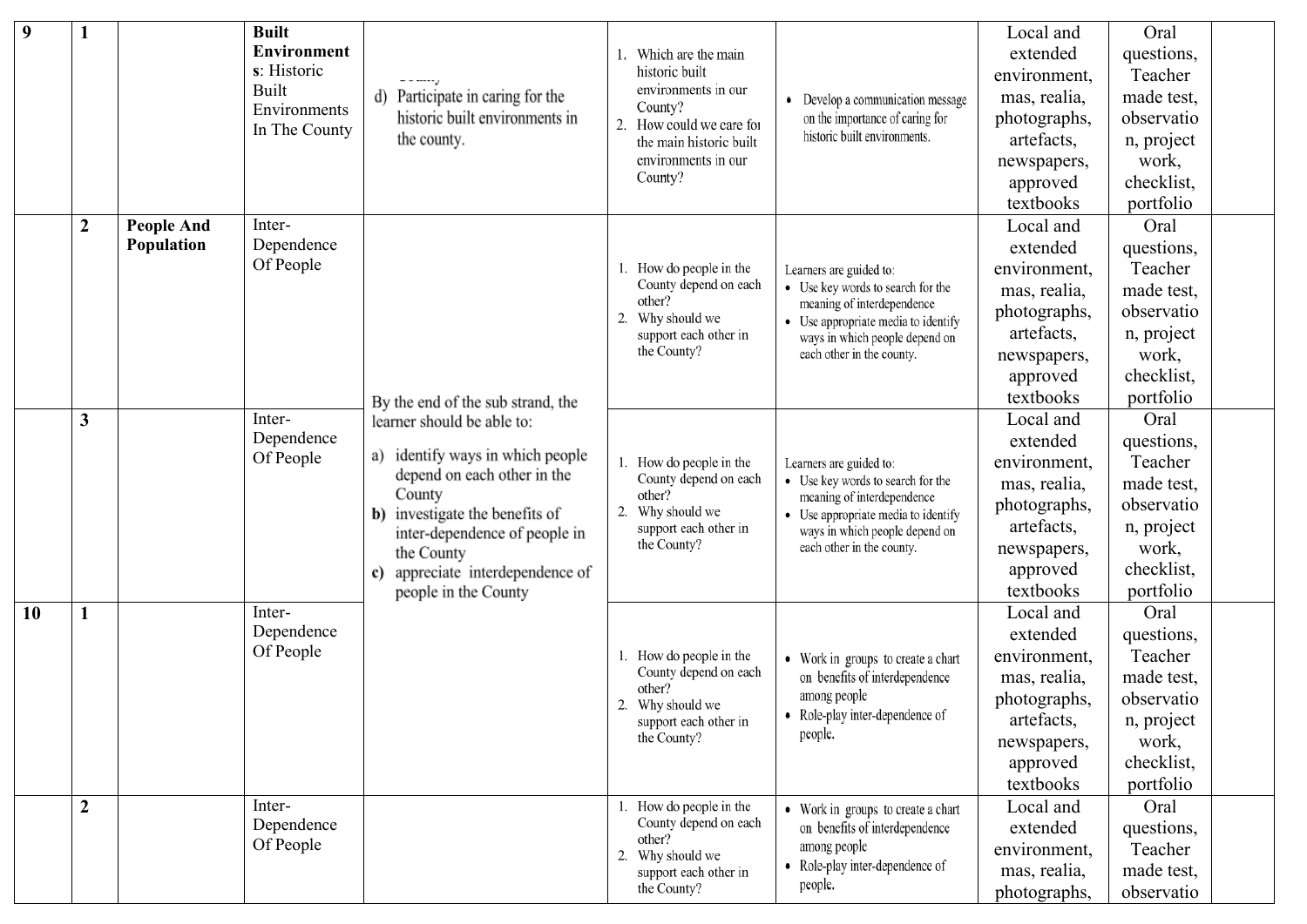|    |                  |                            |                                                   |                                                                                   |                                                                                                                                                                                           | artefacts,       | n, project |  |
|----|------------------|----------------------------|---------------------------------------------------|-----------------------------------------------------------------------------------|-------------------------------------------------------------------------------------------------------------------------------------------------------------------------------------------|------------------|------------|--|
|    |                  |                            |                                                   |                                                                                   |                                                                                                                                                                                           | newspapers,      | work,      |  |
|    |                  |                            |                                                   |                                                                                   |                                                                                                                                                                                           | approved         | checklist, |  |
|    |                  |                            |                                                   |                                                                                   |                                                                                                                                                                                           | textbooks        | portfolio  |  |
|    | $\mathbf{3}$     | Inter-                     |                                                   |                                                                                   | • Recite a poem about the<br>importance of inter-dependence of<br>people<br>Find out from parents and<br>$\bullet$<br>guardians about the importance of<br>inter-dependence of people and | Local and        | Oral       |  |
|    |                  | Dependence                 |                                                   | 1. How do people in the<br>County depend on each<br>other?<br>2. Why should we    |                                                                                                                                                                                           | extended         | questions, |  |
|    |                  | Of People                  | By the end of the sub strand, the                 |                                                                                   |                                                                                                                                                                                           | environment,     | Teacher    |  |
|    |                  |                            | learner should be able to:                        |                                                                                   |                                                                                                                                                                                           | mas, realia,     | made test, |  |
|    |                  |                            | identify ways in which people<br>a)               |                                                                                   |                                                                                                                                                                                           | photographs,     | observatio |  |
|    |                  |                            | depend on each other in the                       | support each other in                                                             |                                                                                                                                                                                           | artefacts,       | n, project |  |
|    |                  |                            | County                                            | the County?                                                                       | report back.                                                                                                                                                                              | newspapers,      | work,      |  |
|    |                  |                            | b) investigate the benefits of                    |                                                                                   |                                                                                                                                                                                           | approved         | checklist, |  |
|    |                  |                            | inter-dependence of people in                     |                                                                                   |                                                                                                                                                                                           | textbooks        | portfolio  |  |
| 11 | $\mathbf{1}$     | Inter-                     | the County<br>appreciate interdependence of<br>c) |                                                                                   |                                                                                                                                                                                           | Local and        | Oral       |  |
|    |                  | Dependence                 | people in the County                              |                                                                                   | • Recite a poem about the                                                                                                                                                                 | extended         | questions, |  |
|    |                  | Of People                  |                                                   | 1. How do people in the<br>County depend on each<br>other?<br>Why should we<br>2. | importance of inter-dependence of<br>people                                                                                                                                               | environment,     | Teacher    |  |
|    |                  |                            |                                                   |                                                                                   | • Find out from parents and                                                                                                                                                               | mas, realia,     | made test, |  |
|    |                  |                            |                                                   |                                                                                   | guardians about the importance of                                                                                                                                                         | photographs,     | observatio |  |
|    |                  |                            |                                                   | support each other in                                                             | inter-dependence of people and                                                                                                                                                            | artefacts,       | n, project |  |
|    |                  |                            |                                                   | the County?                                                                       | report back.                                                                                                                                                                              | newspapers,      | work,      |  |
|    |                  |                            |                                                   |                                                                                   |                                                                                                                                                                                           | approved         | checklist, |  |
|    |                  |                            |                                                   |                                                                                   |                                                                                                                                                                                           | textbooks        | portfolio  |  |
|    | $\boldsymbol{2}$ | Population<br>Distribution | By the end of the sub strand, the                 |                                                                                   |                                                                                                                                                                                           | Local and        | Oral       |  |
|    |                  |                            | learner should be able to:                        | How is the population<br>spread out in our                                        | learners are guided to:                                                                                                                                                                   | extended         | questions, |  |
|    |                  |                            |                                                   | county?                                                                           | • Use key words to find out the                                                                                                                                                           | environment,     | Teacher    |  |
|    |                  |                            | describe population<br>a)                         |                                                                                   | meaning of population                                                                                                                                                                     | mas, realia,     | made test, |  |
|    |                  |                            | distribution in the County                        |                                                                                   | distribution (sparsely, uneven,<br>densely.                                                                                                                                               | photographs,     | observatio |  |
|    |                  |                            | recognize common patterns of<br>b)                |                                                                                   | • Draw a map of the county                                                                                                                                                                | artefacts,       | n, project |  |
|    |                  |                            | population distribution in the                    |                                                                                   | showing population distribution                                                                                                                                                           | newspapers,      | work,      |  |
|    |                  |                            | county                                            |                                                                                   |                                                                                                                                                                                           | approved         | checklist, |  |
|    |                  |                            |                                                   |                                                                                   |                                                                                                                                                                                           | textbooks        | portfolio  |  |
|    | 3                | Population                 | By the end of the sub strand, the                 |                                                                                   |                                                                                                                                                                                           | <b>Local</b> and | Oral       |  |
|    |                  | Distribution               | learner should be able to:                        |                                                                                   | learners are guided to:                                                                                                                                                                   | extended         | questions, |  |
|    |                  |                            |                                                   |                                                                                   | • Use key words to find out the                                                                                                                                                           | environment,     | Teacher    |  |
|    |                  |                            | a) describe population                            | How is the population                                                             | meaning of population                                                                                                                                                                     | mas, realia,     | made test, |  |
|    |                  |                            | distribution in the County                        | spread out in our                                                                 | distribution (sparsely, uneven,                                                                                                                                                           | photographs,     | observatio |  |
|    |                  |                            | recognize common patterns of<br>b)                | county?                                                                           | densely.<br>• Draw a map of the county                                                                                                                                                    | artefacts,       | n, project |  |
|    |                  |                            | population distribution in the                    |                                                                                   | showing population distribution                                                                                                                                                           | newspapers,      | work,      |  |
|    |                  |                            | county                                            |                                                                                   |                                                                                                                                                                                           | approved         | checklist, |  |
|    |                  |                            |                                                   |                                                                                   |                                                                                                                                                                                           | textbooks        | portfolio  |  |